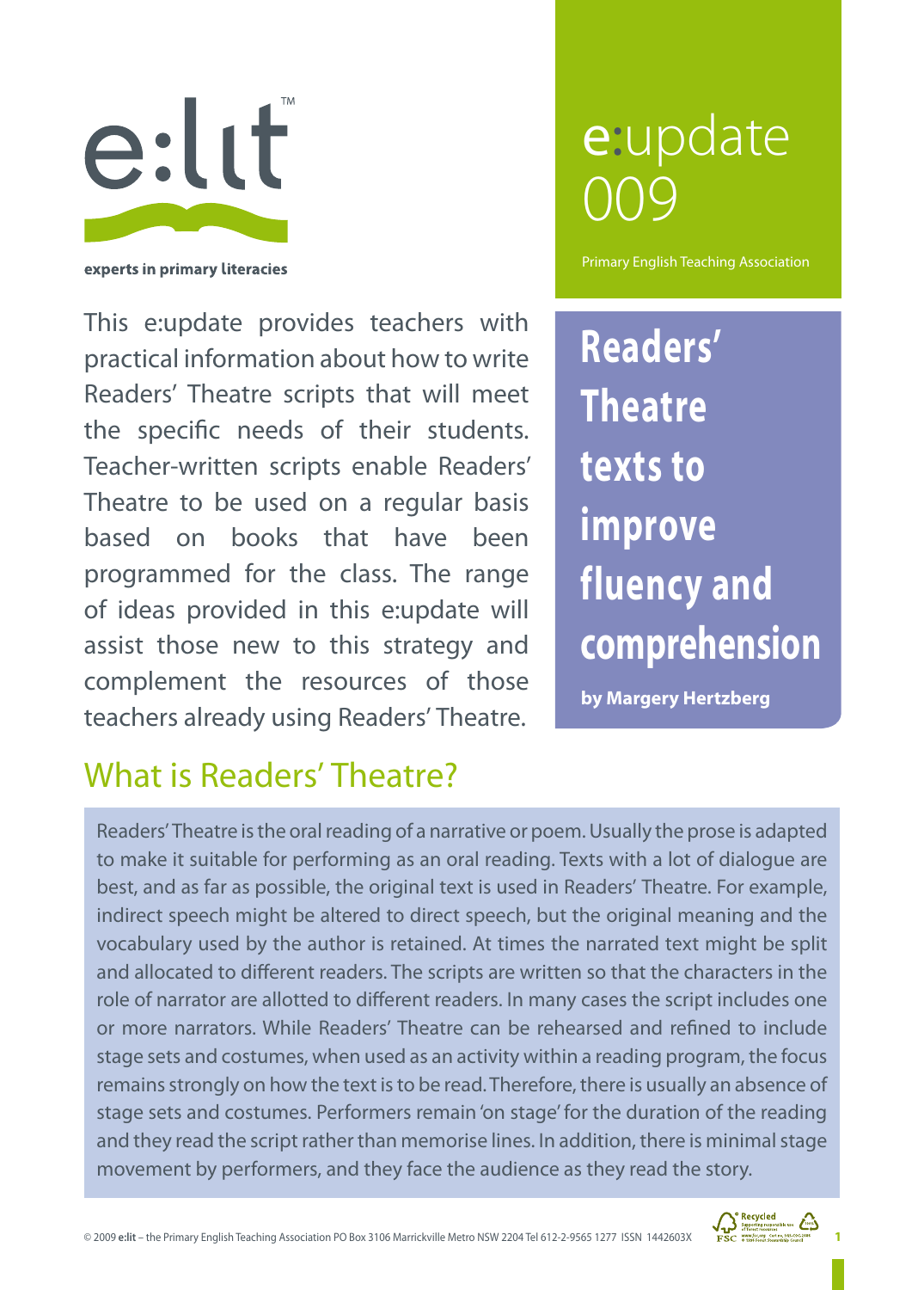Readers' Theatre is sometimes described as 'theatre of the mind', because with its semblance to a group story telling, the audience visualises the story by interpreting the readers' use of voice, facial expression and body gesture to convey meaning. It is sometimes also called 'Interpreters' Theatre' because the participants interpret the story through their presentation — both spoken and gestural. Similarly, the audience interprets the meaning as they watch and listen. Hence, Readers' Theatre is a valuable classroom strategy for enhancing talking, listening and reading skills.



In this picture three children are reading from a script adapted from Chapter 1 of *I am Jack* (Gervay, 2000).

You might also view some examples on YouTube, as a video clip can explain in less than a thousand words what Readers' Theatre looks like! You will note that in many of the YouTube examples the students have used props and costumes presumably because they have perfected it for an external audience.

If it is your turn to provide the assembly item, for instance, you may wish to do so too, but it does not need to be elaborate.



This picture shows students performing a Readers' Theatre For *The BFG* (Dahl, 1982). The only prop they used was a set of ears for the role of the giant.

I usually prefer to keep props and costumes to a minimum not only because it can detract from the purpose of Readers' Theatre, which is to use the drama skills of voice and gesture to tell the story, but more importantly because this e:update advocates using Readers' Theatre frequently within a reading program. When costuming and props becomes the focus the organisation of it becomes an additional drain and strain on your time. As a result, and understandably, Reader's Theatre might then not be used routinely for developing fluency in oral reading.

### Oral reading is difficult!

Reading aloud is typical practice in all grades, but oral reading is much more difficult than silent reading because it requires more complex skills. In an oral reading, the reader needs to externalise what they are reading using vocal tone, pitch and pace but simultaneously and silently read on for what is coming next — a procedure that often has a four- to five-second delay. This is the reason why many students do not comprehend what they are reading on a first oral reading. They are concentrating so hard on orally decoding the words, that attention to reading for meaning is secondary.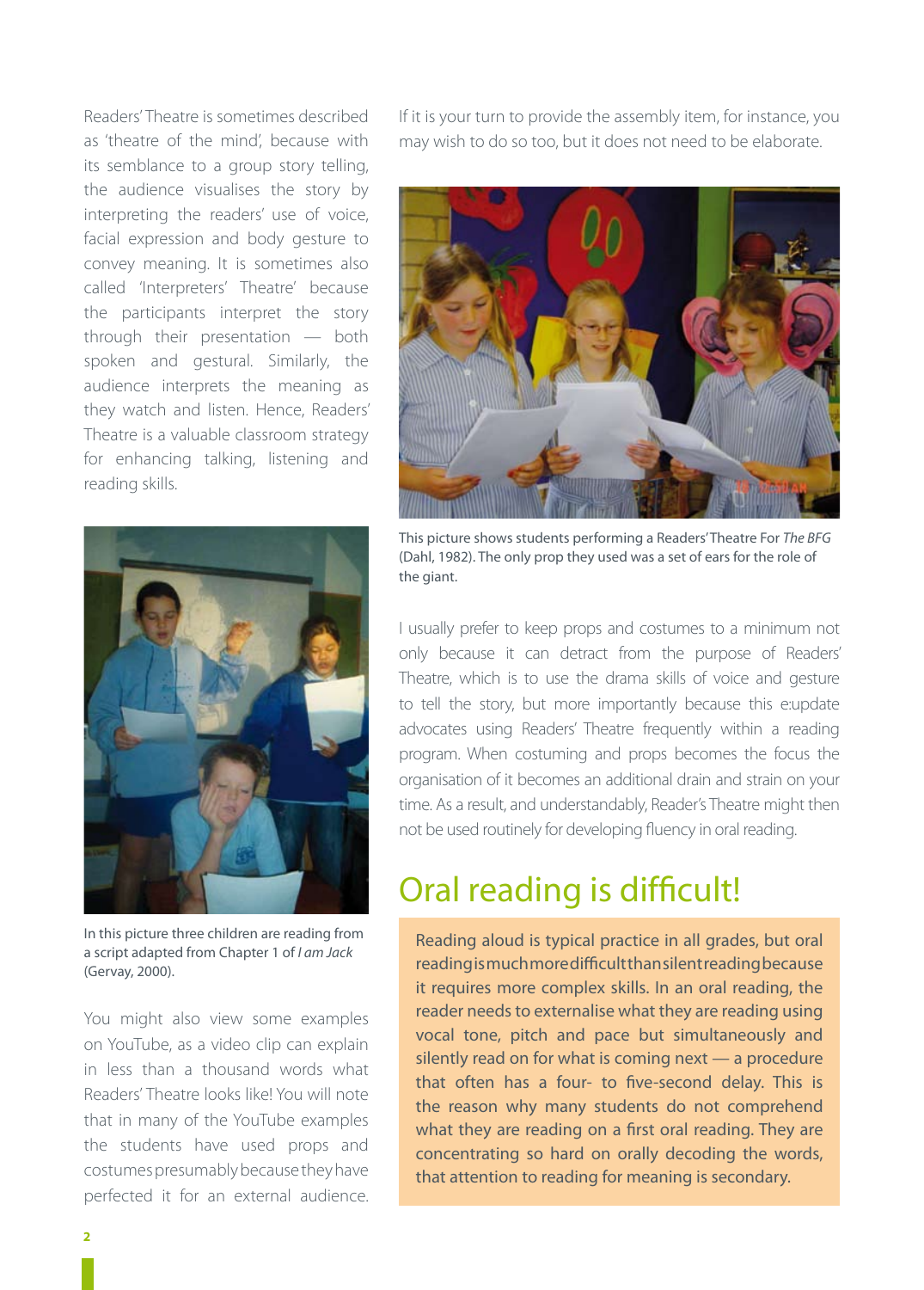This understanding about the complexity of oral reading has prompted, for example, the now common practice of asking students to read the passage to be assessed for a running record silently, before reading it aloud to their assessor. It gives the assessor a more accurate knowledge about the student's reading progress (see for example, South Australia's Early Years Literacy Program at www.earlyyearsliteracy.sa.edu.au). Similarly, to begin guided reading sessions students should read the text silently and/or follow as the teacher models, **before** reading aloud to the group.

#### **Reading aloud can be embarrassing**

Many adults remember reading aloud at school and it was not always a positive experience. This year, I asked 230 new scheme teachers to indicate if they liked reading aloud at school and 186 of the 230 responded that they did not enjoy it. I also surveyed 17 Year 6 English as an Additional Language (EAL) students and not one of them liked unprepared oral reading. They were asked to write their reasons. Most said that it was embarrassing and they were afraid that others would laugh at them. Some also said that they did not have a loud voice and that it was faster to read alone.

It is argued in this e:update that for many children Readers' Theatre is less confronting because of the 'rehearsal' factor. Students read their scripts in small groups and it is assumed that in the first reading mistakes *will* be made but corrected in subsequent practices.

This was confirmed by an EAL student who said: *Well the first time I'm not reading really good with people. The first time I mean I get embarrassed, but not when I've done it lots of times and with my friends. When we do Readers' Theatre we read it (the script) heaps of times and so then I can read the words and understand what the story is about. Usually I just read the words but I don't know what I'm reading.* Another student put it this way: *You don't feel stupid if you make a mistake because they all know you're only practising and it's not like the whole world is going to see it.* 

#### **Reading aloud is important for understanding the literary construction**

We often ask students to read aloud for assessment purposes because it is a useful way to analyse a students' progress and diagnose specific difficulties. However, another important **D** reason for reading aloud is a literary one. Many stories, or excerpts from stories, are just begging to be read out aloud to capture in particular the rhythm, rhyme and imagery, as the examples that follow will demonstrate. Readers' Theatre allows students to experiment with tone, volume and pace to convey meaning. Verbal expression in combination with facial expressions, gesture and position of characters enables students to provide an interpretation of the text. At the same time, an understanding of narrative construction takes place as the role of the narrator is explored. In short, Readers' Theatre is a great way to bring the words and imagery alive through voice and action or as one child recently said after performing a Readers' Theatre for *Cinderella* (Dahl, 1980): *I love doing Readers' Theatre. It's fun to get into groups and practise your reading skills and your drama skills at the same time. I love doing two things at once!*

# Readers' Theatre and critical literacy

When involved in Readers' Theatre, students are actively engaged in analysing a text, but they do so from within it. That is, by taking on the roles of the characters and enacting the author's choice of language students become *text participants*. As well, students gain an insight into the author's possible intention and positioning of them as the reader or *text analyst*. This can be a very powerful outcome. In one Year 5 class, for instance (Hertzberg et al, 2006), several groups of children were preparing a Readers' Theatre for *I am Jack* mentioned earlier. The children debated the tone of voice the mother should use. Was she cross with Jack or was she just trying to appeal to him to be patient?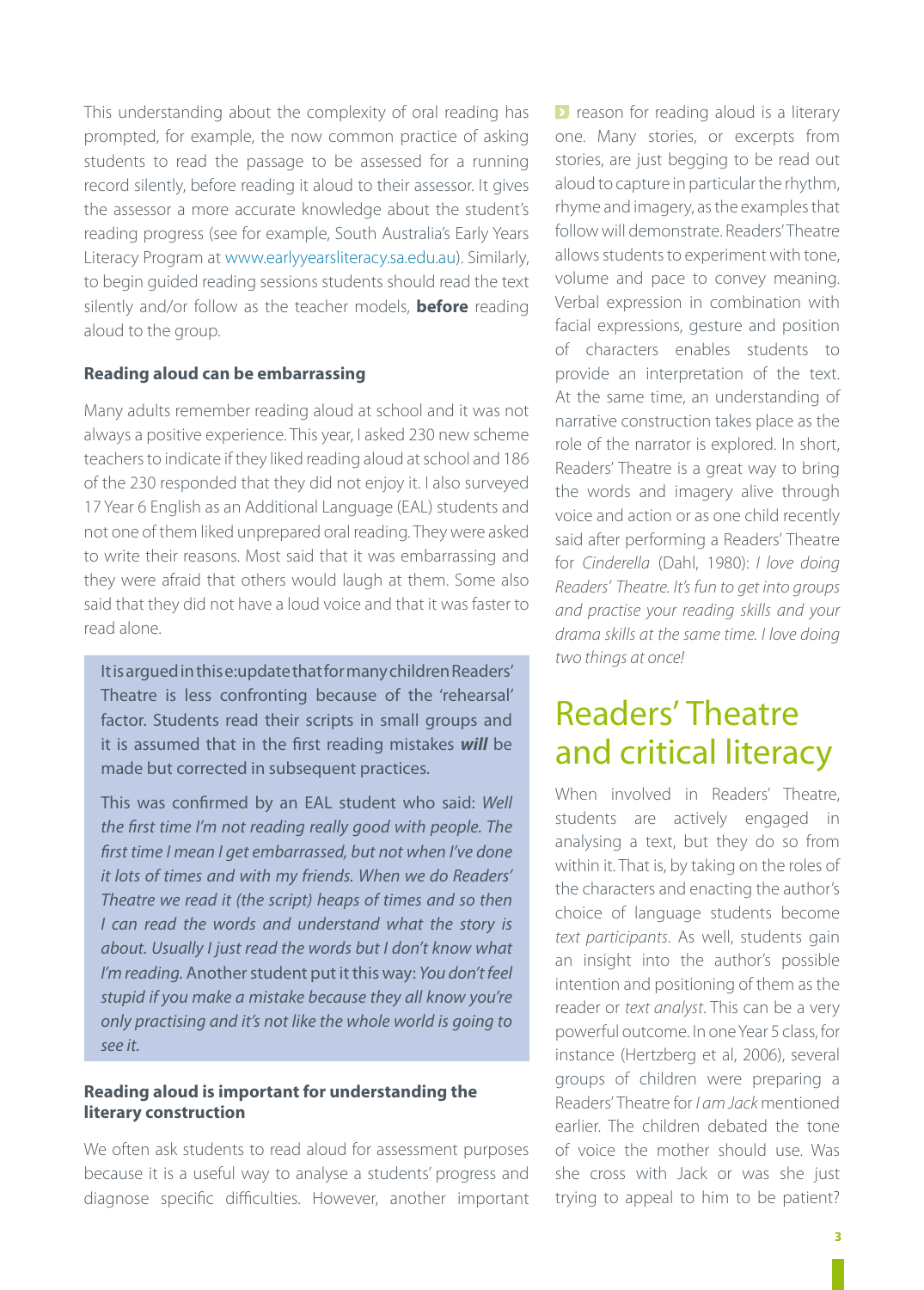There were varying opinions within the groups and all were correct and well justified. It therefore led to different interpretations by the various groups and these variations were viewed and then discussed and debated (text analyst).

### Why teacherprepared scripts?

It is important to stress that students new to Readers' Theatre should start by using scripts that teachers have prepared before they embark on writing their own because writing scripts involves another range of complex skills. There are examples of Readers' Theatre scripts on the web, which may be suitable such as at: www.aaronshep.com/rt/. What I am suggesting, however, is that the scripts that *you* write can be tailor-made for your class. For example, you might make a script from an excerpt from a book you are sharing with the class or using during guided reading. It also gives you the flexibility to design a script specific to the individuals in your class.

In the script from *Something From Nothing* (Gilman, P. 1998) that is used as Example 1 below, the main character Joseph only has to read the lines 'Grandpa can fix it', which he repeats ten times for the duration of the script. The joy of seeing a boy lacking in confidence and with reading difficulties take the lead role was truly moving for both the child and the teacher in one particular class. In addition, his word recognition skills improved because in I this group's three practices, this child needed to follow the rest of the script in order to read his part.

#### **Example One (for small groups and suitable for approximately Years 2 and 3)**

*Something From Nothing* was used for shared reading with a Grade 2 class. At least five different stories occur within this book but only one story is told through written text making it suitable also for visual literacy (Hertzberg, 1999). The written text, however, is really good for Readers' Theatre because there is plenty of dialogue and the repetitive language and rhythmic structure makes it ideal for reading instruction. This written part of the book is about a tailor (Grandpa) who makes his newborn grandson (Joseph) a blanket. This blanket becomes Joseph's security item. As Joseph grows older it gets more filthy and tattered, but he is unwilling to part with it. Grandpa refashions it into a jacket which then becomes a vest and then a tie and so on. When writing the script for Readers' Theatre from this book, the varying reading abilities in the class were considered.

Below is an excerpt of the original text to demonstrate how I converted it to a Readers' Theatre script.

*When Joseph was a baby, his grandfather made him a wonderful blanket … to keep him warm and cosy and to chase away bad dreams. But as Joseph grew older, the wonderful blanket grew older too.* 

*One day his mother said to him, 'Joseph, look at your blanket. It's frazzled, it's worn, it's unsightly, it's torn. It is time to throw it out.'*

*'Grandpa can fix it,' Joseph said!*

*Joseph's grandfather took the blanket and turned it round and round …*

*'Hmm,' he said as his scissors went snip, snip, snip and his needle flew in and out and in and out, 'There's just enough material here to make …' a wonderful jacket. Joseph put on the wonderful jacket and went outside to play.*

*But as Joseph grew older, the wonderful jacket grew older too. One day his mother said to him, 'Joseph, look at your jacket. It's shrunken and small, doesn't fit you at all. It is time to throw it out!'*

*'Grandpa can fix it,' Joseph said!*

(Gilman, P. 1992 pp. 1 to 8)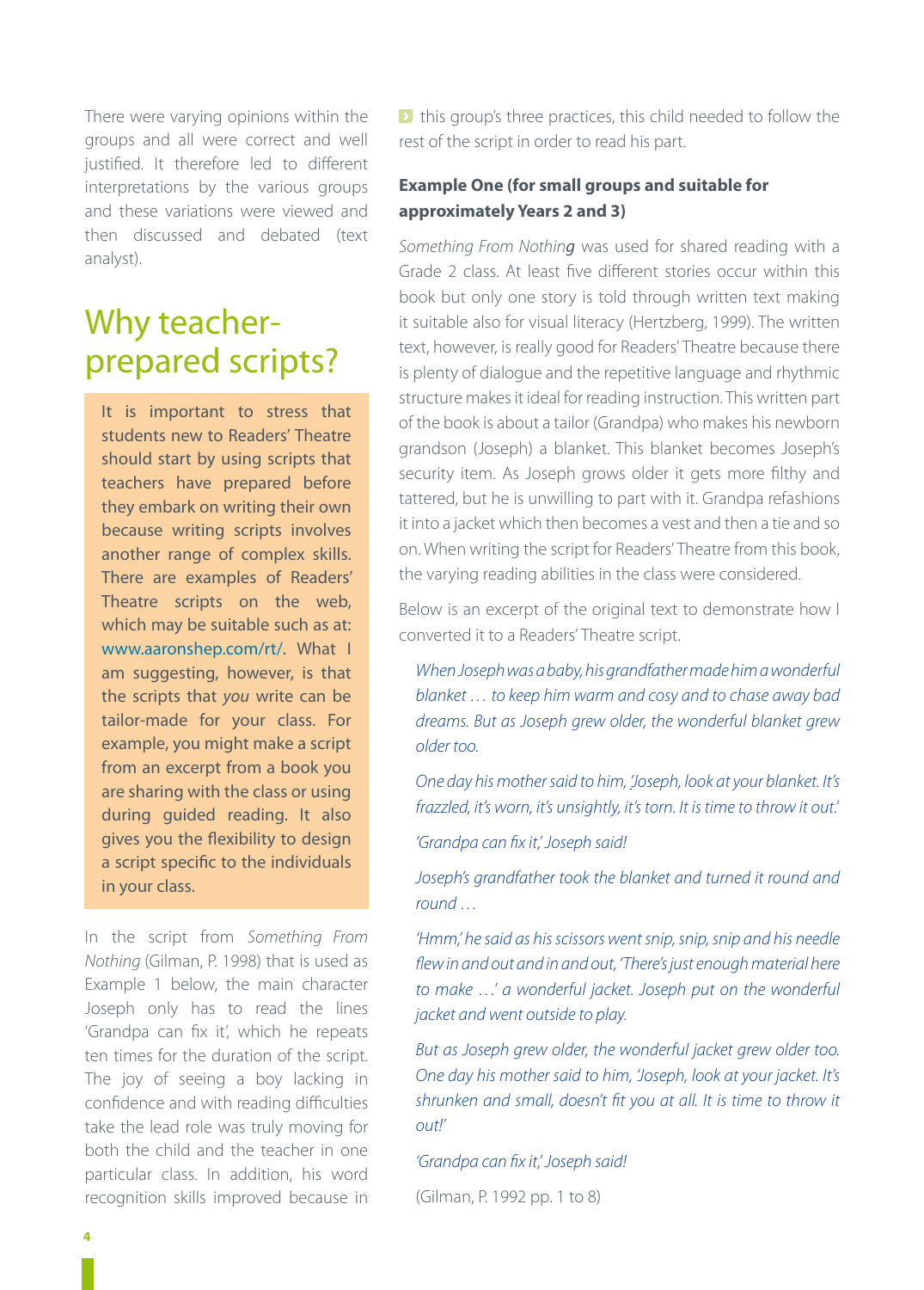As there is a lot of repetitious text, I decided to separate the narration into four parts. This allowed me to give the very repetitious text to Narrators two and four and leave the more difficult text for Narrators one and three, the better readers. Note also that the protagonists — Joseph and Grandpa have repetitive text. Joseph's dialogue throughout is 'Grandpa can fix it' (10 times in all) allowing a weak reader to become the star of the play! Similarly, Grandpa's lines are repetitious: **>** 'Hmm ... there's just enough material here to make a wonderful *…* (jacket, vest, tie, handkerchief).'

Using the table function in Microsoft Word, I made two columns and wrote it thus. Grandpa's part is highlighted to demonstrate that children highlight their respective roles.

| <b>Character</b> | <b>Script</b>                                                                                                            |  |  |
|------------------|--------------------------------------------------------------------------------------------------------------------------|--|--|
| Narrator 1       | When Joseph was a baby, his grandfather made him a wonderful blanket                                                     |  |  |
| Narrator 3       | to keep him warm and cosy and to chase away bad dreams.                                                                  |  |  |
| Narrator 2       | But as Joseph grew older, the wonderful blanket grew older too.                                                          |  |  |
| Narrator 1       | One day his mother said to him:                                                                                          |  |  |
| Mother           | Joseph, look at your blanket. It's frazzled, it's worn, it's unsightly, it's torn. It is time to throw it out.           |  |  |
| Joseph           | Grandpa can fix it!                                                                                                      |  |  |
| Narrator 2       | Joseph's grandfather took the blanket and turned it round and round                                                      |  |  |
| Grandpa          | Hmm                                                                                                                      |  |  |
| Narrator 4       | and his scissors went snip, snip, snip and his needle flew in and out and in and out.                                    |  |  |
| Grandpa          | There's just enough material here to make  a wonderful jacket!                                                           |  |  |
| Narrator 3       | Joseph put on the wonderful jacket and went outside to play.                                                             |  |  |
| Narrator 2       | But as Joseph grew older, the wonderful jacket grew older too.                                                           |  |  |
| Narrator 1       | One day his mother said to him:                                                                                          |  |  |
| Mother           | Joseph, look at your jacket. It's shrunken and small, doesn't fit you at all.<br>It is time to throw it out!             |  |  |
| Joseph           | Grandpa can fix it.                                                                                                      |  |  |
| Narrator 2:      | Joseph's grandfather took the jacket and turned it round and round                                                       |  |  |
| Grandpa          | Hmm                                                                                                                      |  |  |
| Narrator 4:      | and his scissors went snip, snip, snip and his needle flew in and out and in<br>and out.                                 |  |  |
| Grandpa          | There's just enough material here to make  a wonderful vest!                                                             |  |  |
|                  | Gilman, P, Something from Nothing (1998). Ontario: Scholastic Canada Ltd. Adapted for Readers' Theatre for classroom use |  |  |

only and not for performance.

# The lesson sequence

- Children were familiar with the book as it had been used in shared reading.
- The teacher-prepared script was displayed on an overhead projector. (Of course, an interactive white board could be used if you have one).
- The teacher read (modelled) the entire script as children followed.
- Children were then split into four mixed-ability groups of 7
- $\blacktriangleright$ as there are 7 roles. As one group had only 6, one child was given the role of Narrator 1 and 3 (the more difficult script).
	- The RT instructions (displayed on the OHP/IWB) were first explained to the whole class and the groups then referred to these instructions as they rehearsed.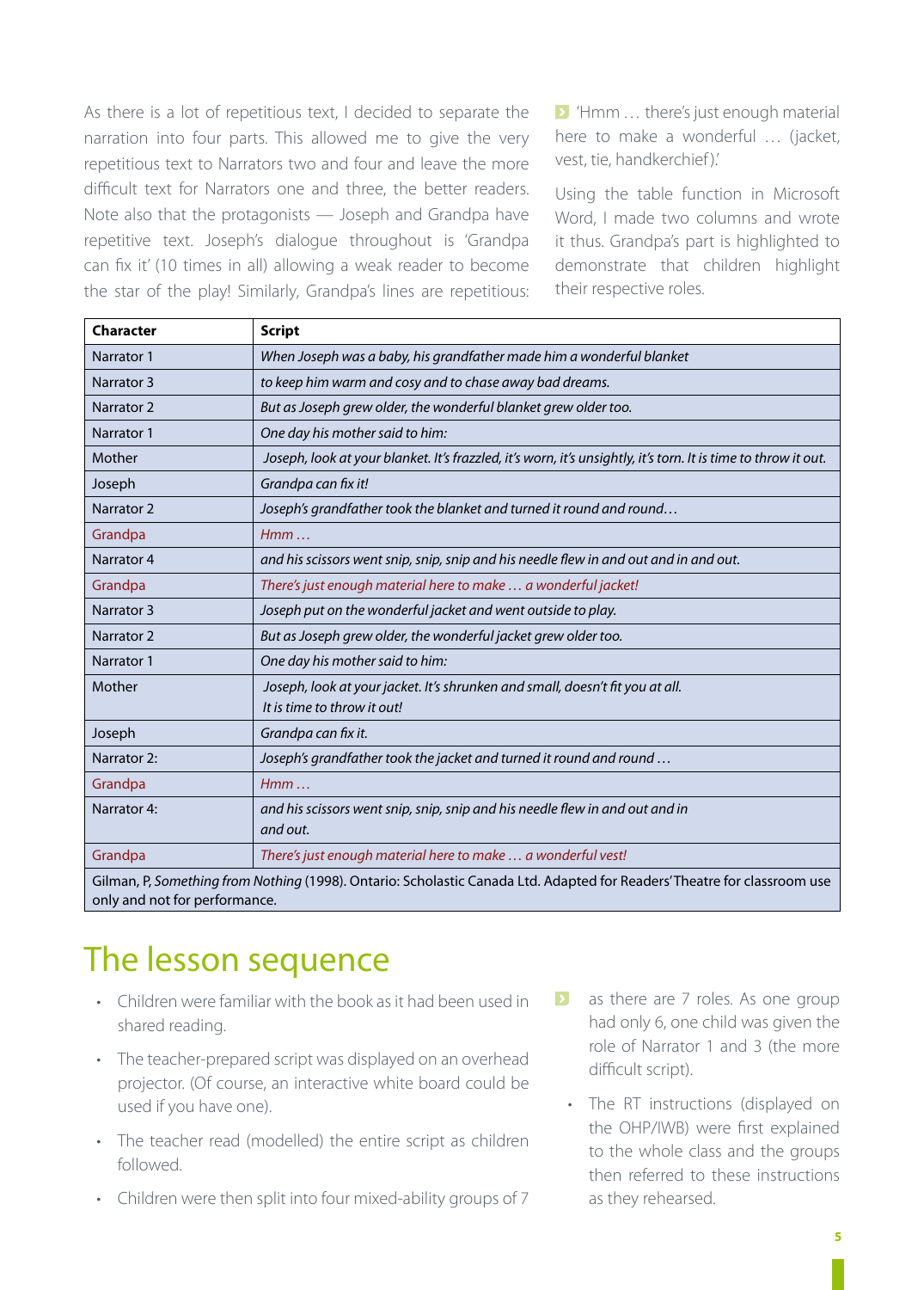#### **Readers' Theatre Instructions**

- *1. Decide on yourroles and highlight your part.*
- *2. Practice reading the script together.*
- *3. In the following practices think about the following aspects and as a group decide on:*

**Verbal expression:** How will you speak your part?

|                           | $\cdot$ tone (e.g. happy/sad)<br>• volume (e.g. loudly/softly)<br>• pace (e.g. quickly/slowly)                                                                                                                  |
|---------------------------|-----------------------------------------------------------------------------------------------------------------------------------------------------------------------------------------------------------------|
| <b>Body language:</b>     | What sort of expressions will you have? What sort of gestures?<br>• facial expressions<br>• hand and other body gestures                                                                                        |
| <b>Position:</b>          | What position will you take when you read your part? (In Readers' Theatre you do not move<br>very much and you face the audience)<br>• where will you stand or sit?<br>• will you alter your position at times? |
| Sound effects:            | Do you need sound effects? If so, which?<br>• do you want to use some instruments for sound effects?<br>• do you want to use body percussion?                                                                   |
| © Margery Hertzberg, 2009 |                                                                                                                                                                                                                 |

#### **Example Two (for whole class; suitable for Kindergarten/Reception and Year 1)**

The script for *Is your Grandmother a Goanna?* (Allen, P. 2007) was written for whole class participation. This story is about a boy travelling by train to visit his grandmother. At each station en route, he is greeted by a variety of animals, before meeting Grandmother. The repetitious and rhyming text make it ideal for early emergent reading instruction. The teacher and five emergent and/or transitional readers read the English words and the rest of  $\triangleright$  the class, (mostly of early emergent readers), were whistles and trains. However, **all** children needed to view and read the script even if the teacher needed to prompt them when it was their turn! Repeated reading is important in learning to read and RT provides this opportunity in a purposeful and authentic way. That is, the rehearsal process is the reason for rereading.

Unlike the RT script for *Something from Nothing* in which the script remained true to the original text, the script for *Is your Grandmother a Goanna?* deletes much of the text that explains who is speaking the dialogue because we see the character speaking the part so the 'he said' and 'she replied' bits are redundant. However, I did retain the repetitive clause *cried the little boy* in 'cried the little boy and he climbed back on the train' because I thought it important to retain the metre of the story. The beginning of the script is below:

| <b>Character</b>         | <b>Script</b>                                                                                                                      |
|--------------------------|------------------------------------------------------------------------------------------------------------------------------------|
| Narrator 1               | One day a little boy set out to visit his grandmother. He went to the railway station. On the<br>platform stood the stationmaster. |
| Little Boy               | I'm going to visit my grandmother.                                                                                                 |
| Narrator 1               | And he climbed onto the train.                                                                                                     |
| Narrator <sub>2</sub>    | The stationmaster blew his whistle.                                                                                                |
| Whistles (rest of class) | Wheeeeeeeeeeeeeeeeeee                                                                                                              |
| Narrator 3               | And the train went.                                                                                                                |
| Trains (rest of class)   | Tooooooooo! Toooooooooooooo                                                                                                        |

*For an extended version of the above text, find the e:tip Readers' Theatre extension at: www.elit.edu.au*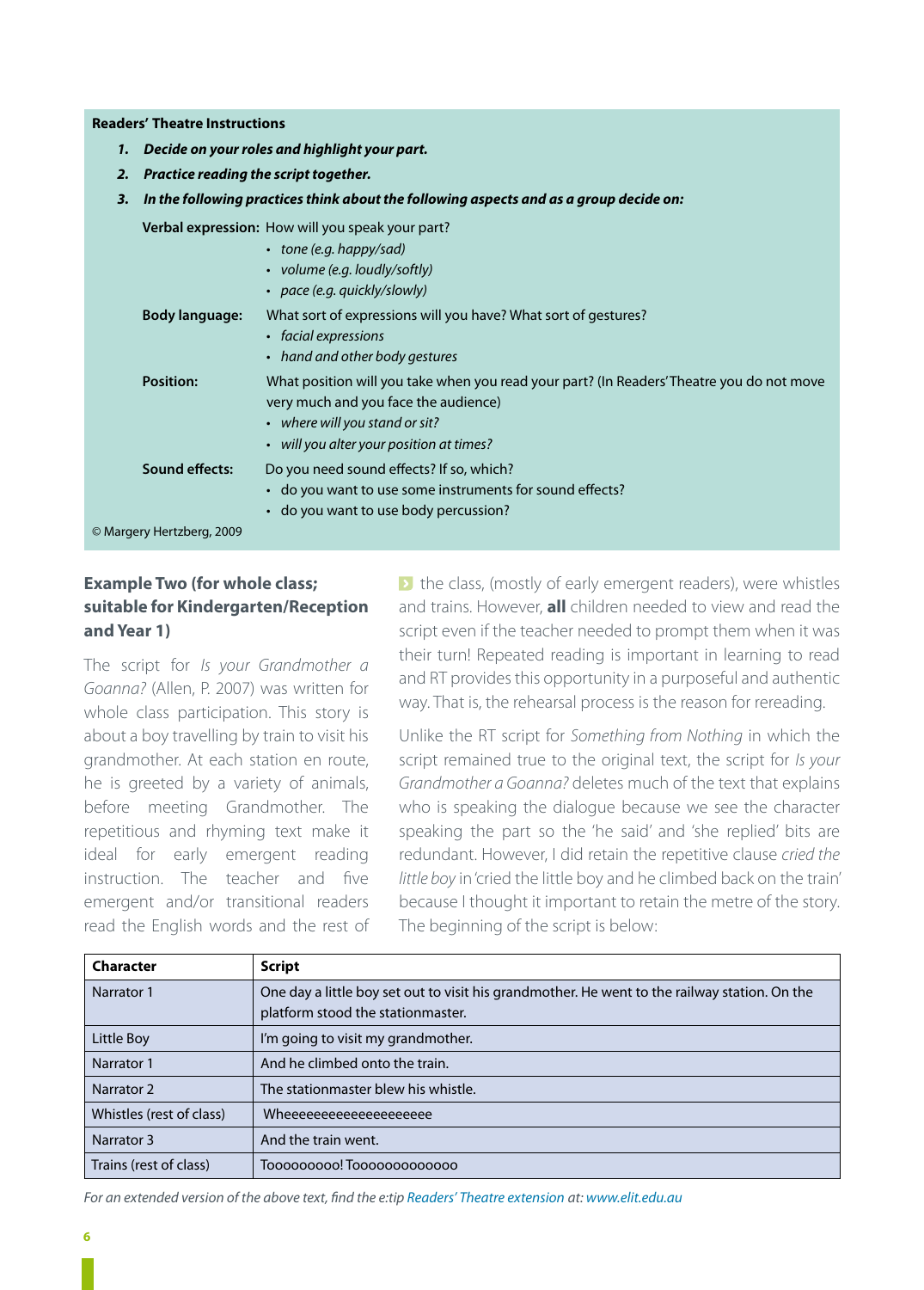#### **Example Three (for small groups; suitable for approximately Years 4 to 8)**

The humour in Roald Dahl's *Revolting Rhymes* is appreciated by children about 10 years old and over. For older children still experiencing reading difficulties, these *Revolting Rhymes* provide a great opportunity to explore the rhyming patterns of words with age-appropriate text. The only changes made from the original text was the deletion of the 'he said' and 'she replied' phrases. As well, since Grandma only has one line of direct speech and then dies, I changed her dialogue into indirect speech, because having a role with just one line would not appeal to most children!

It is also important not to simplify language when scripting. Firstly because if we simplify the vocabulary we do not give students the opportunity to work with difficult vocabulary. Secondly, in our attempt to simplify we detract from the beauty of the language and/or the intent. For instance, later on Wolf says that Little Red Riding Hood is 'going to taste like caviar'. This conjures up an image quite different to 'going to taste like fish eggs'.

See the layout of the script at the bottom of the page.

You will find another helpful example suitable for use with small groups at Years 6 to 8, using Morris Gleitzman's book, *Boy Overboard.* Go to www.elit.edu.au and for the e:tip Readers' Theatre extension.

## Student-prepared scripts

These examples of RT scripts illustrate how oral readings helps capture the writer's craft and at the same time aid the teaching of reading. Once students are familiar with teacher-written models of Readers' Theatre it is appropriate for them to write their own. However, writing scripts brings in another element of skill difficulty and usually alters the purpose and focus from reading to writing. This exercise of writing scripts is of course extremely beneficial because students scrutinise the author's choice of language more deeply. Nevertheless, I argue firmly that students will have more success after experiencing many teacher models. For example, a Year 6 class, familiar with Readers' Theatre, had finished reading *Bridge to Terabithia* by Katherine Paterson. Working in pairs students selected an excerpt portraying a moment of high tension and converted this into a Readers' Theatre. This choice was also predicated on the excerpt having enough dialogue because although Readers' Theatre can be written for narrated passages, it is more common and easier to work with dialogue.

| <b>Character</b>       | <b>Script</b>                                                    |
|------------------------|------------------------------------------------------------------|
| Narrator 1             | As soon as Wolf began to feel                                    |
|                        | That he would like a decent meal.                                |
|                        | He went and knocked on Grandma's door.                           |
| Narrator 2             | When Grandma opened it, she saw                                  |
|                        | The sharp white teeth, the horrid grin,                          |
|                        | And Wolfie said,                                                 |
| Wolf                   | May I come in?                                                   |
| Narrator 3             | Poor Grandma was terrified,                                      |
|                        | 'He's going to eat me up,' she cried.                            |
| Narrator 1             | And she was absolutely right. He ate her up with one great bite. |
| Narrator 1             | In came the little girl in red.                                  |
|                        | She stopped. She stared. And then she said.                      |
| Little Red Riding Hood | What great big ears you have, Grandma.                           |
| Wolf                   | All the better to hear you with.                                 |